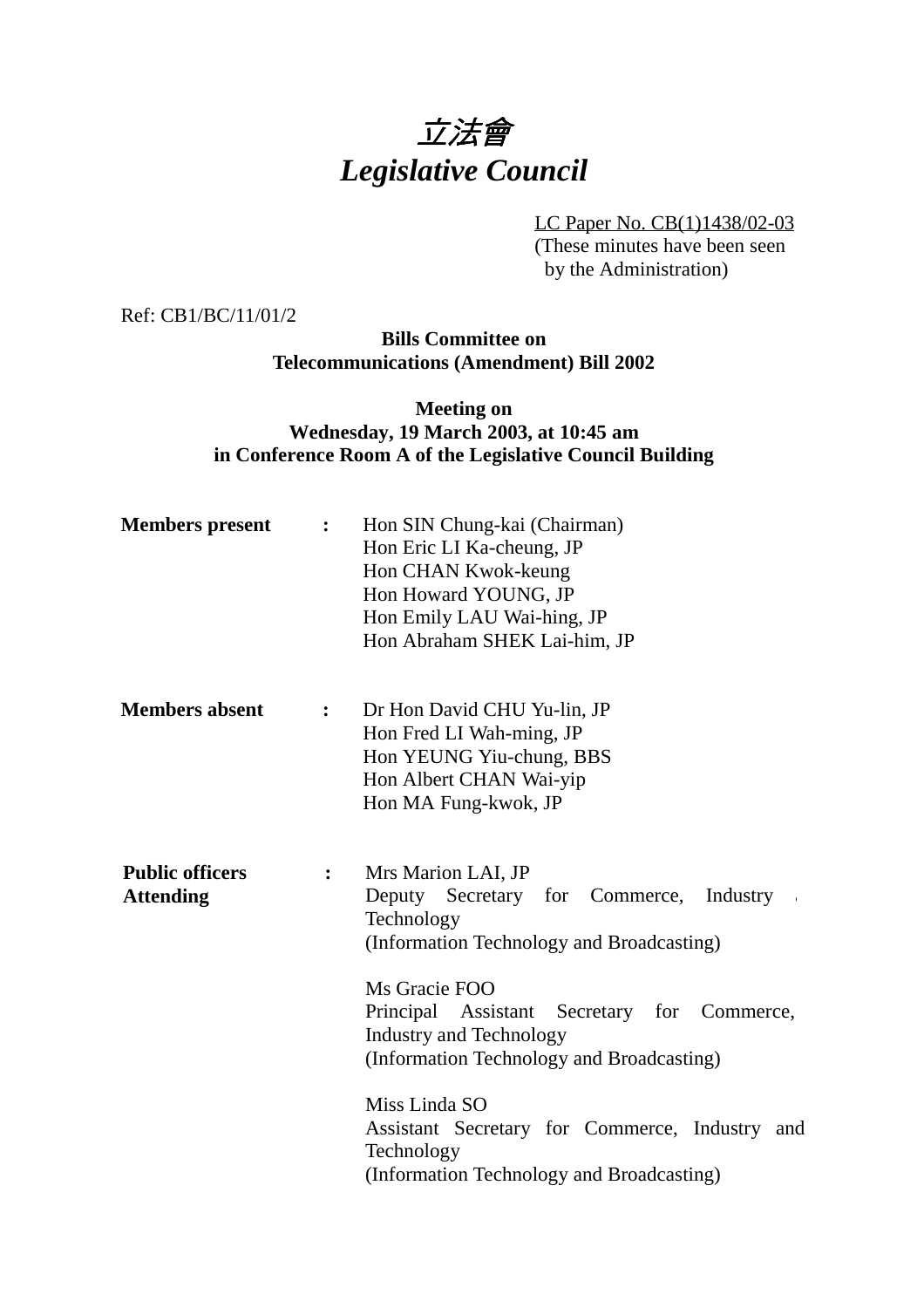|                              |              | Mr M H AU, JP<br>Deputy Director-General of Telecommunications                                                                                                                      |
|------------------------------|--------------|-------------------------------------------------------------------------------------------------------------------------------------------------------------------------------------|
|                              |              | Mr Edward WHITEHORN<br>Head, Competition Affairs Branch, Office of the<br><b>Telecommunications Authority</b><br>Mr Michael LAM<br>Senior Government Counsel, Department of Justice |
| <b>Clerk in attendance :</b> |              | <b>Miss Polly YEUNG</b><br>Chief Assistant Secretary (1)3                                                                                                                           |
| <b>Staff in attendance</b>   | $\mathbf{r}$ | Miss Connie FUNG<br><b>Assistant Legal Adviser 3</b><br>Ms Debbie YAU<br>Senior Assistant Secretary (1)1                                                                            |
|                              |              | <b>Ms Sharon CHAN</b><br>Legislative Assistant 6                                                                                                                                    |

## **I Confirmation of minutes**

**Action** 

| LC Paper No. CB(1)1120/02-03 | - Minutes of $8th$ meeting on 27 |  |  |  |
|------------------------------|----------------------------------|--|--|--|
|                              | February 2003                    |  |  |  |

The minutes of  $8<sup>th</sup>$  meeting on 27 February 2003 were confirmed.

# **II Meeting with the Administration**

Meeting with the Administration

| LC Paper No. CB(1)1168/02-03(01)                                | $-$                             | Administration's<br>proposed                                                                                |  |
|-----------------------------------------------------------------|---------------------------------|-------------------------------------------------------------------------------------------------------------|--|
| (tabled and subsequently circulated to<br>members on 20.3.2003) |                                 | Committee Stage Amendments and<br>other improvements                                                        |  |
| LC Paper No. CB(1)1125/02-03(01)                                | $\frac{1}{2}$ and $\frac{1}{2}$ | Summary of deputations' views on<br>key proposals in the M&A<br>Guidelines and Administration's<br>response |  |

2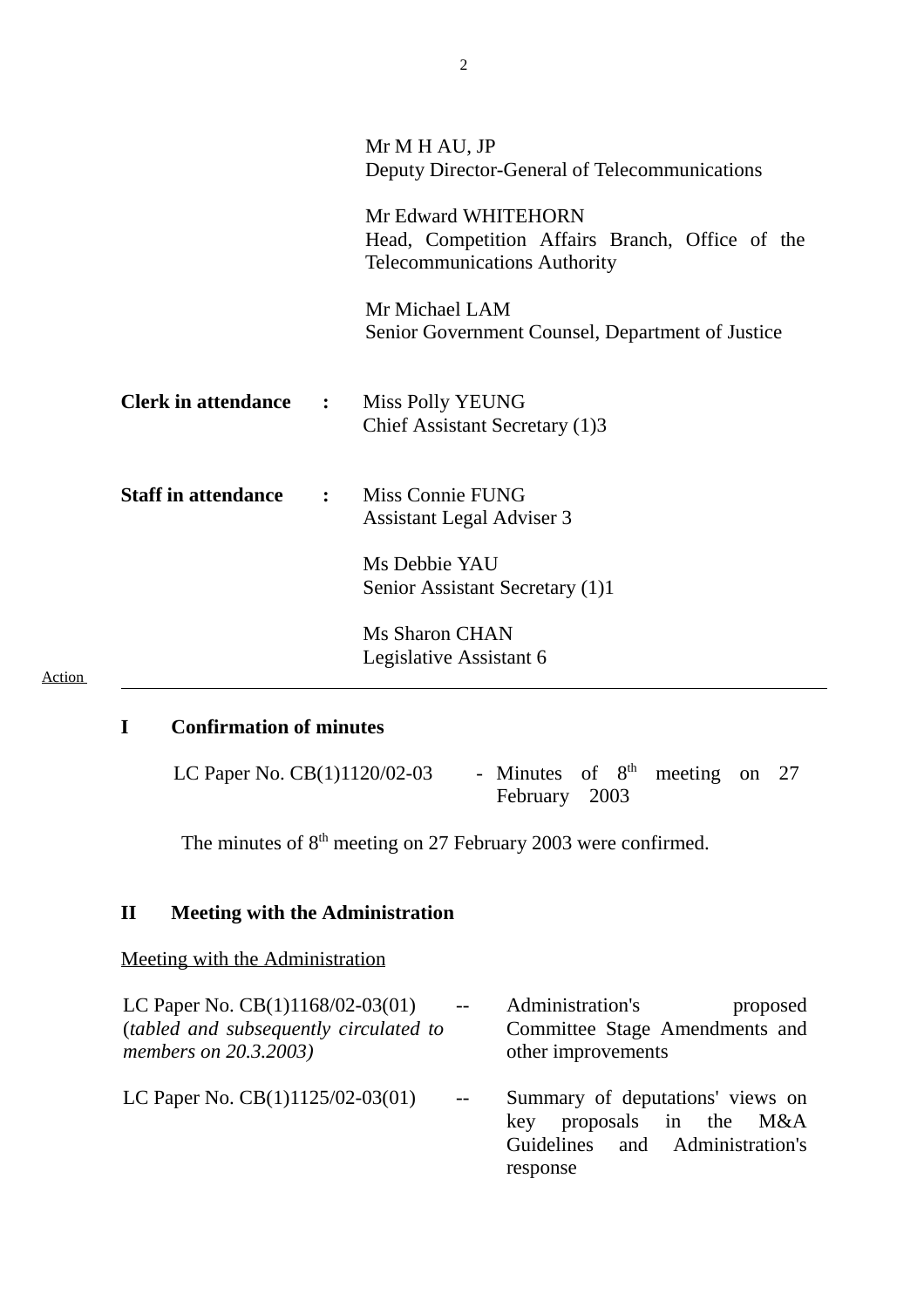| LC Paper No. $CB(1)597/02-03(01)$                                                                     | Information paper on "Explanatory"<br>Note on the Guidelines on the<br>Competition Analysis of Mergers<br>Acquisitions<br>and<br>in<br>Telecommunications<br>Markets"<br>provided by the Administration                                                 |
|-------------------------------------------------------------------------------------------------------|---------------------------------------------------------------------------------------------------------------------------------------------------------------------------------------------------------------------------------------------------------|
| LC Paper No. CB(3)593/01-02                                                                           | The Bill                                                                                                                                                                                                                                                |
| LC Paper No. $CB(1)2256/01-02(03)$                                                                    | Marked-up copy of the Bill                                                                                                                                                                                                                              |
| LC Paper No. $CB(1)625/02-03(01)$                                                                     | Information note on issues relating<br>Guidelines<br>the<br>the<br>tο<br><sub>on</sub><br>Competition Analysis of Mergers<br>Acquisitions<br>and<br>in<br>Telecommunications<br>Markets<br>prepared by the legislative Council<br>Secretariat (revised) |
| LC Paper No. $CB(1)1168/02-03(02)$<br>(tabled and subsequently circulated to<br>members on 20.3.2003) | Supplementary submission<br>from<br><b>Telstra International</b>                                                                                                                                                                                        |

2. The Bills Committee deliberated (Index of proceedings attached at Appendix)

Issues which required follow-up actions/consideration by the Administration

3. At the request of members, the Administration agreed:

- (a) to provide information on cases of how overseas authorities interpreted "substantially lessening competition" when assessing the effect of merger and acquisition (M&A) activities in a telecommunications market; and
- (b) to study the submission of Telstra International tabled by Mr Howard YOUNG at the meeting and provide a response as appropriate.

4. Ms Emily LAU also remarked that the Administration might need to revisit the current sector-specific competition law policy (vis-a-vis the adoption of a general competition law) in view of the concern about sector specific competition law raised by the World Trade Organization and the adoption of general competition law by Singapore as mentioned by the Telstra International at the last Bills Committee meeting.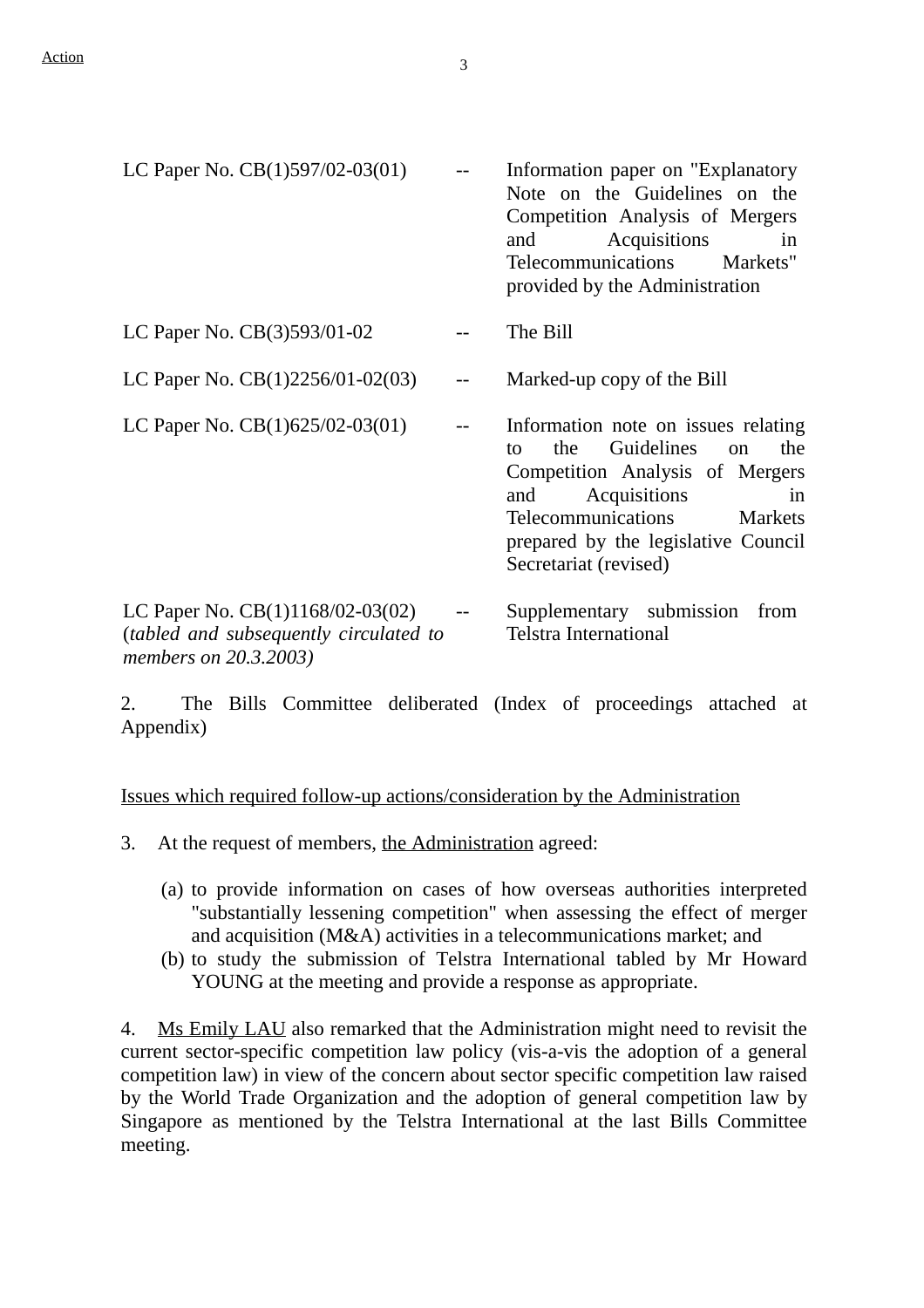#### Way forward

5. Since members did not have the opportunity to peruse the Administration's paper "Administration's proposed Committee Stage Amendments and other improvements" (LC Paper No. CB(1)1168/02-03(01)) which was received very shortly before the meeting, members agreed to revisit key proposals in the paper at the next meeting. The Chairman also invited Assistant Legal Adviser 3 (ALA3) to study the proposed Committee Stage Amendments (CSAs) and other legal issues.

Admin

6. Members also agreed that deputations be invited to provide further views, if any, in writing on the Administration's latest response (LC Paper No. CB(1)1168/02- 03(01). Members authorized the Chairman to decide, subject to deputations' further views, whether to receive oral representations by the deputations at the next meeting of the Bills Committee to be held on 4 April 2003 at 10:45 am.

(*Post-meeting note:* On the instruction of the Chairman, all deputations which had previously submitted views to the Bills Committee had been invited to provide written submission if they had further comments on LC Paper No. CB(1)1168/02-03(01) and to indicate whether they would wish to attend the next meeting of the Bills Committee to present views.)

#### Date of next meeting

7. Members noted that the next meeting of the Bills Committee would be held on Friday, 4 April 2003 at 10:45 am.

(*Post-meeting note* : At the written request of a number of operators and with the concurrence of the Chairman, the next meeting had been rescheduled to be held on Wednesday, 30 April 2003 at 8:30 am)

#### **III Any other business**

8. There being no other business, the meeting ended at 11:50 am.

Council Business Division 1 Legislative Council Secretariat 14 April 2003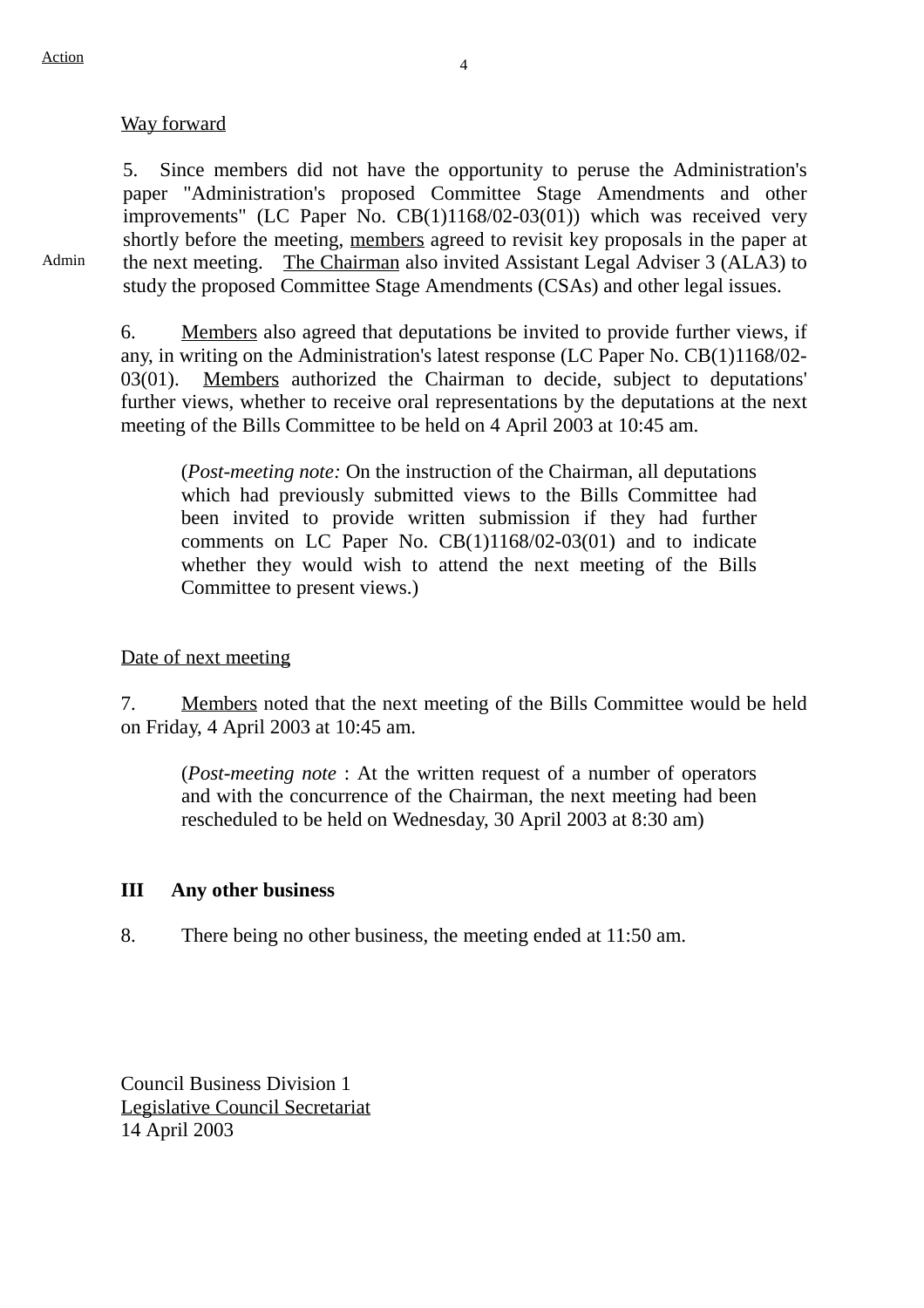### **Appendix**

#### **Proceedings of the meeting of the Bills Committee on Telecommunications (Amendment) Bill 2002 Meeting on Wednesday, 19 March 2003, at 10:45 am in Conference Room A of the Legislative Council Building**

| <b>Time</b>          | <b>Speaker</b>                                                   | Subject(s)                                                                                                                                                                                                                                                                                                                                                                                                                                                                                                                                                                                                                                                                                                                                                                                                                                                                                                                                                                                                    | <b>Action</b>                                                                                                                                                                                                                                                                                                                                                                                      |
|----------------------|------------------------------------------------------------------|---------------------------------------------------------------------------------------------------------------------------------------------------------------------------------------------------------------------------------------------------------------------------------------------------------------------------------------------------------------------------------------------------------------------------------------------------------------------------------------------------------------------------------------------------------------------------------------------------------------------------------------------------------------------------------------------------------------------------------------------------------------------------------------------------------------------------------------------------------------------------------------------------------------------------------------------------------------------------------------------------------------|----------------------------------------------------------------------------------------------------------------------------------------------------------------------------------------------------------------------------------------------------------------------------------------------------------------------------------------------------------------------------------------------------|
| <b>Marker</b>        |                                                                  |                                                                                                                                                                                                                                                                                                                                                                                                                                                                                                                                                                                                                                                                                                                                                                                                                                                                                                                                                                                                               | <b>Required</b>                                                                                                                                                                                                                                                                                                                                                                                    |
| $000000 -$<br>000228 | Chairman                                                         | Introductory<br>remarks<br>and<br>confirmation of minutes of meeting<br>held on 27 February 2003.                                                                                                                                                                                                                                                                                                                                                                                                                                                                                                                                                                                                                                                                                                                                                                                                                                                                                                             |                                                                                                                                                                                                                                                                                                                                                                                                    |
| $000229 -$<br>001751 | Chairman<br>Administration                                       | The Administration introduced the<br>$(LC$ Paper No. $CB(1)$<br>paper<br>$1168/02-03(01)$ .                                                                                                                                                                                                                                                                                                                                                                                                                                                                                                                                                                                                                                                                                                                                                                                                                                                                                                                   |                                                                                                                                                                                                                                                                                                                                                                                                    |
| $001752 -$<br>003127 | Mr Abraham SHEK<br>Chairman<br>Administration<br>Mr Howard YOUNG | (1) Members noted that LC Paper<br>No. $CB(1)$ 1168/02-03(01) was<br>received very shortly before the<br>meeting and agreed to study key<br>proposals in the paper in greater<br>detail at the next meeting.<br>Difference between the tests of<br>(2)<br>"substantially<br>lessening<br>competition" under proposed<br>section 7P and "substantially<br>restricting competition" under<br>sections 7K, 7L and 7N of the<br>Telecommunications Ordinance<br>and the tests adopted by overseas<br>regulatory bodies.<br>(3) Need to ensure a consistent and<br>objective threshold<br>for<br>the<br>criterion of "substantially"<br>to<br>avoid it being subject to arbitrary<br>interpretation<br>by<br>the<br>Authority<br>Telecommunications<br>$(TA)$ .<br>(4) The Administration proposed to<br>introduce CSAs to specify a list<br>of factors which TA must take<br>account in determining<br>into<br>whether a completed or proposed<br>merger and acquisition (M&A)<br>had, or was likely to have, the | $(1)$ ALA3 to study<br>the<br>proposed<br>CSAs and other<br>legal issues.<br>$(2)$ The<br>Administration<br>provide<br>to<br>information<br>on<br>cases of<br>how<br>overseas<br>authorities<br>interpreted<br>"substantially<br>lessening<br>competition"<br>when assessing<br>effect<br>the<br>of<br>and<br>merger<br>acquisition<br>(M&A)<br>activities in a<br>telecommunicat-<br>ions market. |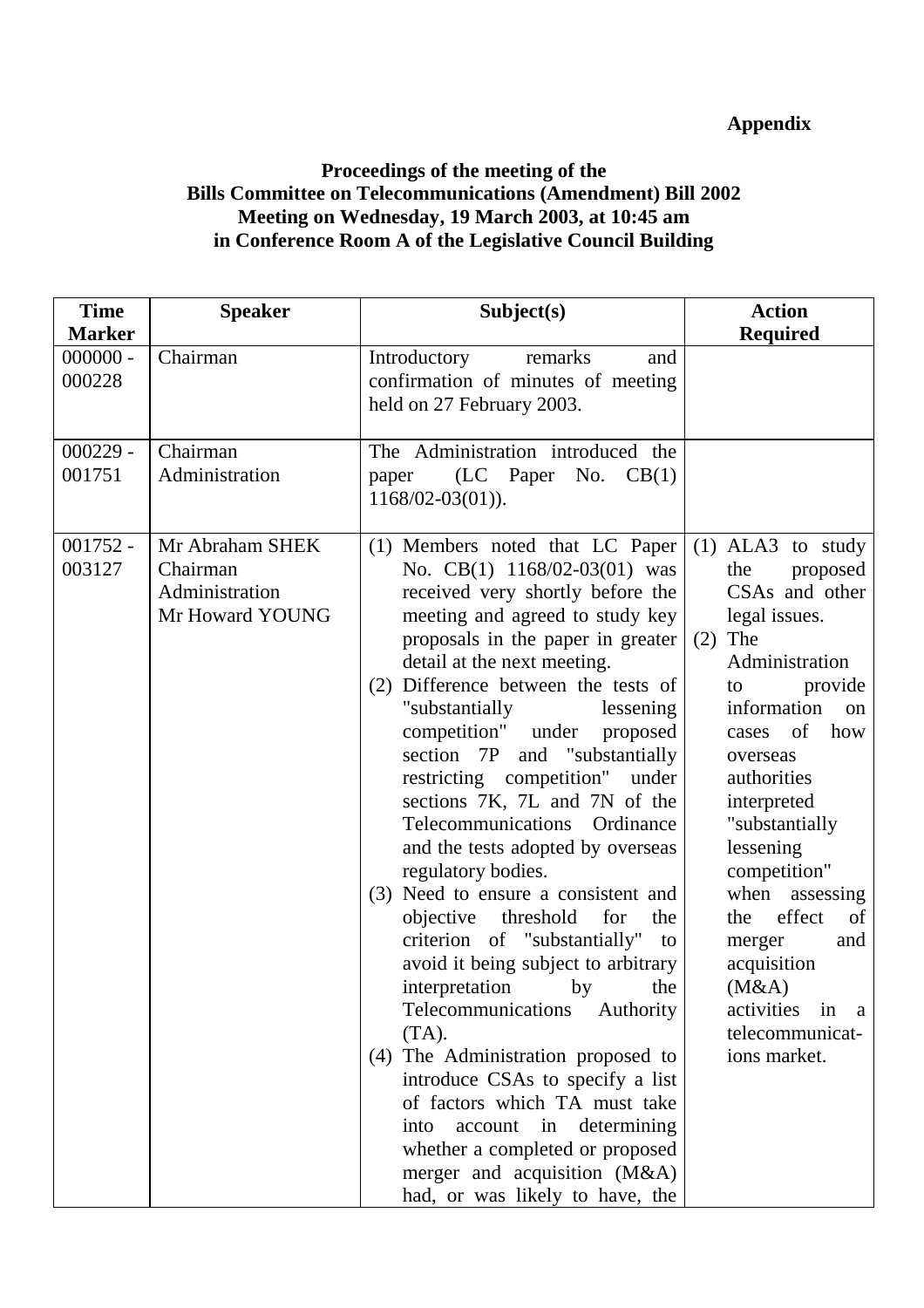|                      |                                   | effect of "substantially lessening<br>competition"<br>in<br>a<br>telecommunications market.<br>The qualitative<br>of<br>aspect<br>(5)<br>"substantially<br>lessening<br>competition"<br>the<br>in<br>telecommunications market when<br>assessing M&As.                                                                                                                                                                                                                                                                                                                                                                                                                                                                                                                                 |                                                                                                                                                                                                     |
|----------------------|-----------------------------------|----------------------------------------------------------------------------------------------------------------------------------------------------------------------------------------------------------------------------------------------------------------------------------------------------------------------------------------------------------------------------------------------------------------------------------------------------------------------------------------------------------------------------------------------------------------------------------------------------------------------------------------------------------------------------------------------------------------------------------------------------------------------------------------|-----------------------------------------------------------------------------------------------------------------------------------------------------------------------------------------------------|
| 003128-<br>004206    | Mr Howard YOUNG<br>Administration | (1) Whether it was more appropriate<br>for a board comprising several<br>members, instead of TA as a<br>single individual, to act as the<br>reviewing authority for M&A<br>activities<br>the<br>in<br>telecommunications market.<br>(2) Checks and balances on TA's<br>power (Administration's paper<br>LC Paper No. CB(1)1125/02-03<br>$(01)$ - issue no. 11) and the<br>proposed CSAs to<br>enhance<br>checks and balances (paragraphs<br>11 to 17 of LC Paper No.<br>$CB(1)1168/02-03(01)).$<br>(3) The appropriateness of setting the<br>threshold of a change in control at<br>more than 15% of the voting<br>shares in the licensee<br>as a<br>for<br>triggering point<br>TA's<br>intervention, given the relatively<br>small scale of Hong Kong's<br>telecommunications market. |                                                                                                                                                                                                     |
| $004207 -$<br>005302 | Ms Emily LAU<br>Administration    | The industry and other parties<br>(1)<br>welcomed<br>provide<br>to<br>were<br>further comments, if any, on the<br>Administration's latest response<br>(LC paper No. CB(1)1168/02-<br>$03(01)$ ).<br>(2) Whilst supporting the Bill in<br>principle, Ms Emily LAU also<br>called for the introduction of a<br>universal competition law.<br>(3) The M&A Guidelines would set<br>out the details on the application<br>of the factors (proposed to be<br>listed in a Schedule to the Bill)                                                                                                                                                                                                                                                                                               | Administration<br>The<br>study<br>the<br>to<br>submission<br>of<br>Telstra International<br>tabled<br>by<br>Mr<br>Howard YOUNG at<br>meeting<br>the<br>and<br>provide a response<br>as appropriate. |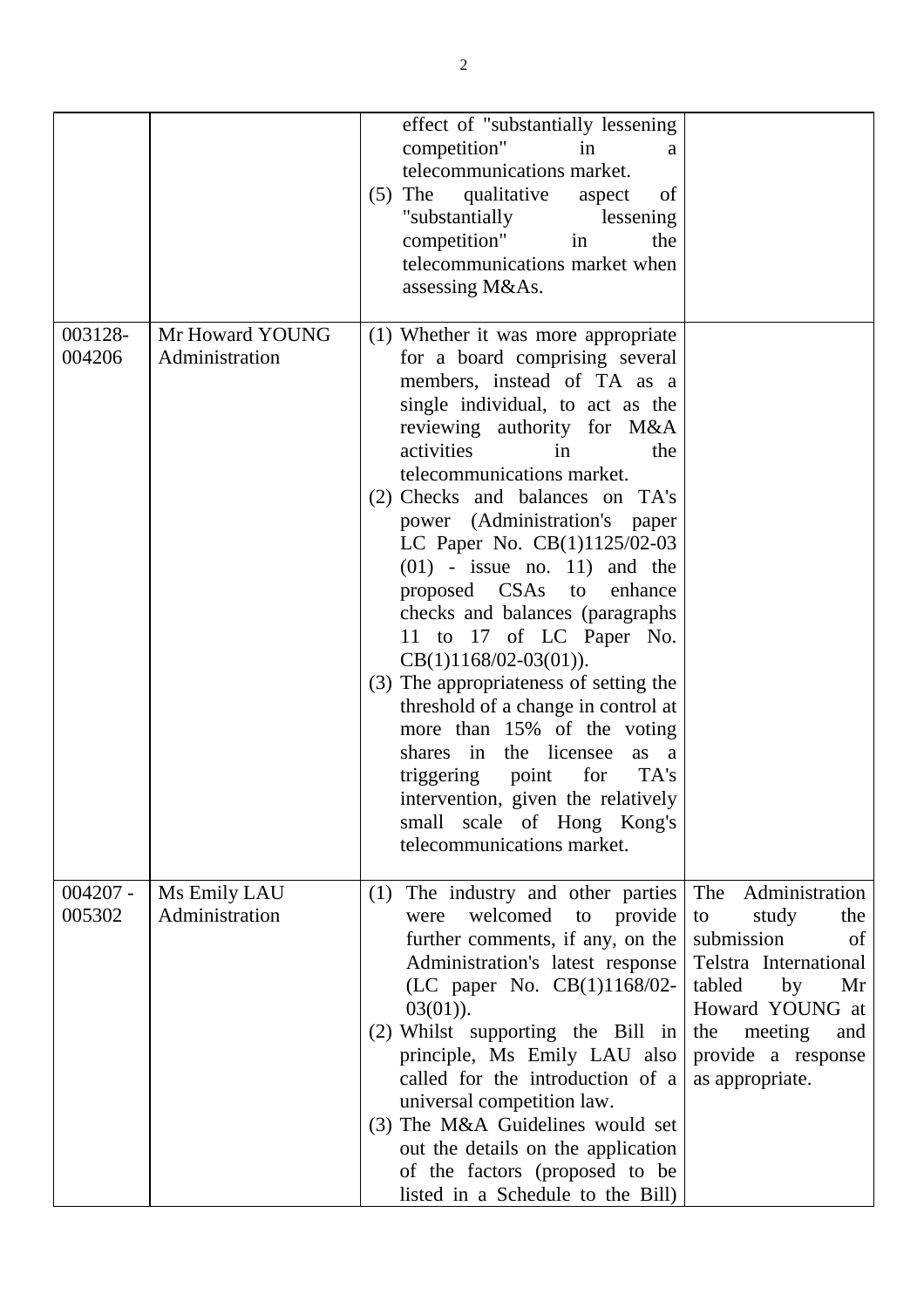|                      |                                              | determining whether<br>for<br>a<br>completed or proposed M&A<br>had, or was likely to have, the<br>effect of substantially lessening<br>competition<br>in<br>a<br>telecommunications market.<br>(4) Representations received by TA<br>under proposed section 7P would<br>be made open unless<br>they<br>contained sensitive information<br>and TA decided otherwise.<br>(5) An informal channel for TA's<br>prior advice in M&A activities<br>would be provided for parties<br>concerned under the M&A<br>Guidelines. Advice would be<br>given on a confidential and non-<br>committal basis.<br>(6) A CSA would be introduced to<br>the<br>consultation<br>expand<br>requirement for TA to give all<br>licensees<br>carrier<br>in<br>the<br>telecommunications market, and<br>the acquirer of the carrier licensee<br>concerned<br>reasonable<br>a<br>opportunity<br>make<br>to<br>representations to TA under<br>proposed section 7P. |  |
|----------------------|----------------------------------------------|-----------------------------------------------------------------------------------------------------------------------------------------------------------------------------------------------------------------------------------------------------------------------------------------------------------------------------------------------------------------------------------------------------------------------------------------------------------------------------------------------------------------------------------------------------------------------------------------------------------------------------------------------------------------------------------------------------------------------------------------------------------------------------------------------------------------------------------------------------------------------------------------------------------------------------------------|--|
| 005536               | 005302 -   Mr Abraham SHEK<br>Administration | The industry and other parties were<br>welcomed<br>provide<br>further<br>to<br>if<br>the<br>comments,<br>any,<br>on<br>Administration's paper (LC paper No.<br>$CB(1)1168/02-03(01)$ , in particular<br>the part concerning enhancing checks<br>and balances.                                                                                                                                                                                                                                                                                                                                                                                                                                                                                                                                                                                                                                                                           |  |
| $005537 -$<br>010124 | Chairman<br>Ms Emily LAU<br>Mr Abraham SHEK  | Members agreed to revisit key<br>(1)<br>proposals in the Administration's<br>paper (LC Paper No. CB(1)<br>$1168/02-03(01)$ at the next<br>meeting.<br>Members<br>also<br>(2)<br>agreed<br>that<br>deputations be invited to provide<br>further views, if any, in writing<br>on the Administration's latest<br>(LC)<br>No.<br>Paper<br>response                                                                                                                                                                                                                                                                                                                                                                                                                                                                                                                                                                                          |  |